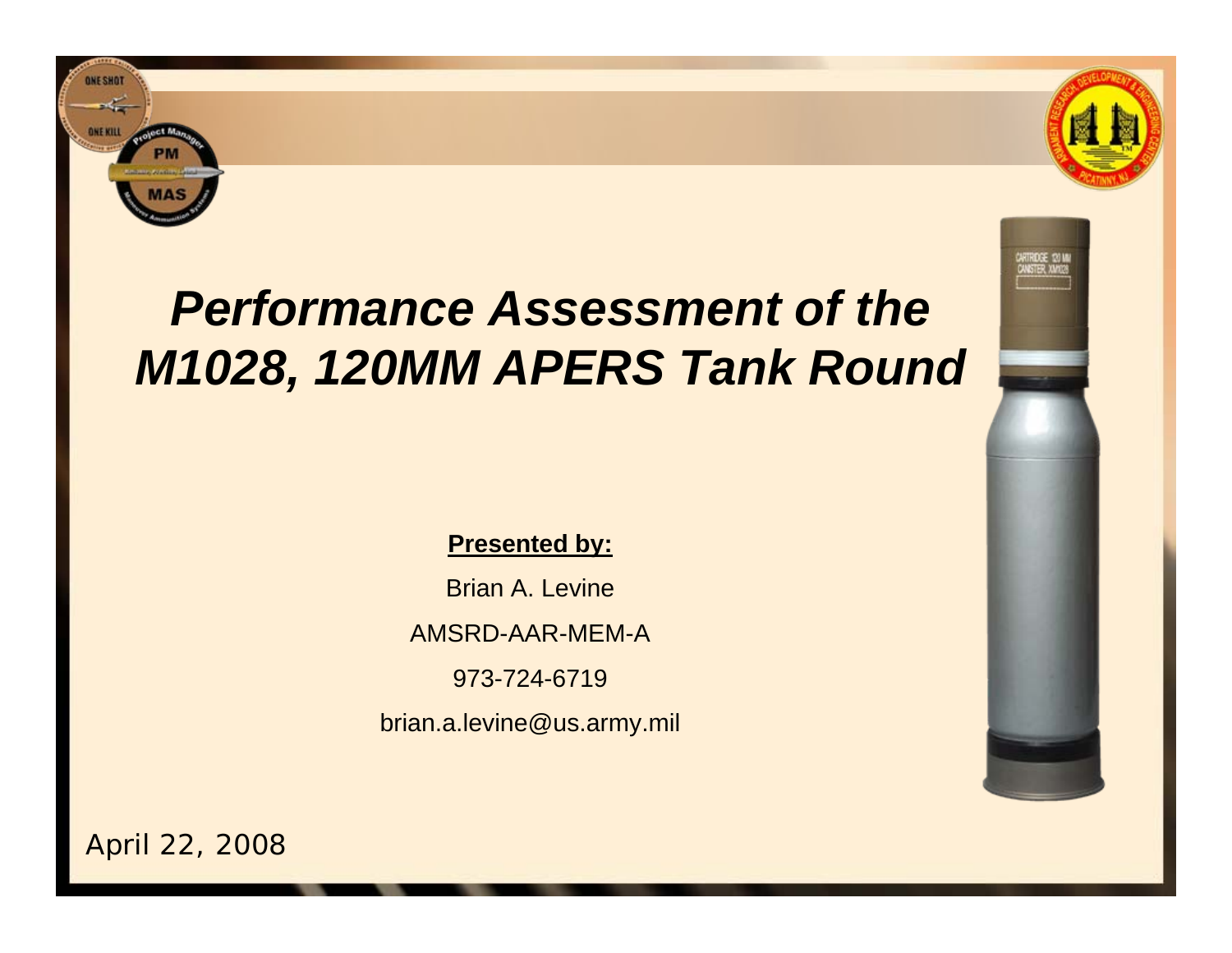# **M1028 Evaluation Improvements**



**Requirements** 

ONESHO

- **ELethality Evaluation**
- **400 Meter Target**
- **55 Meter Target**
- **F** Statistical Approach
- **E** Conclusions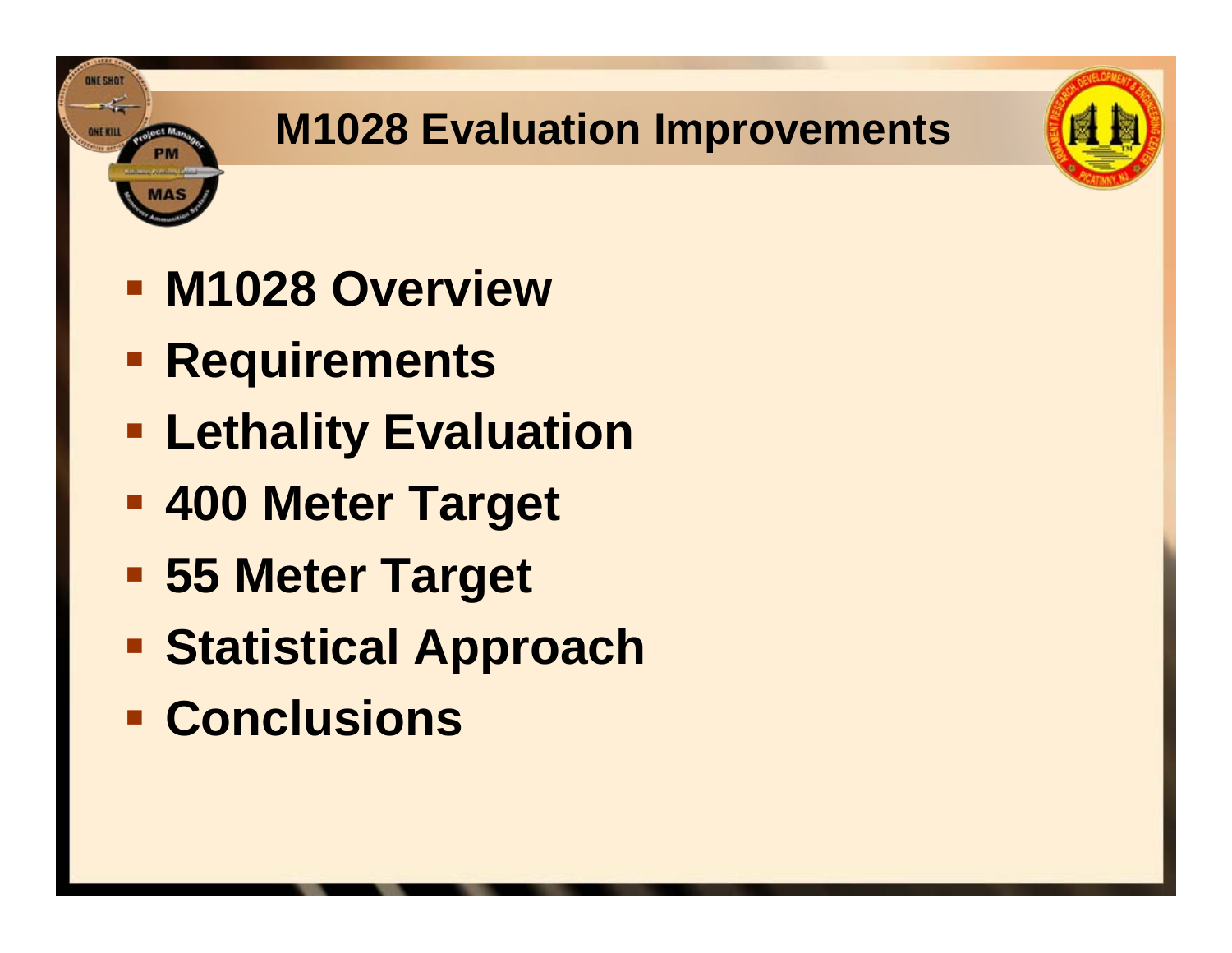# **M1028 Overview**



- **Provides revolutionary anti-personnel capability to the Abrams Main Battle Tank.**
- **Also provides the Abrams with a secondary capability against a variety of urban targets.**
- $\blacksquare$  **Named one of the U.S. Army's Greatest Inventions of 2003**

| <b>M1028 Canister Characteristics</b> |                   |  |  |  |
|---------------------------------------|-------------------|--|--|--|
| <b>Muzzle Velocity (@21°C)</b>        | $1410 \pm 10$ m/s |  |  |  |
| <b>Chamber Pressure (@21°C)</b>       | <b>5750 bars</b>  |  |  |  |
| <b>Cartridge Weight</b>               | 22.9 kg           |  |  |  |
| <b>Cartridge Length</b>               | <b>780 mm</b>     |  |  |  |

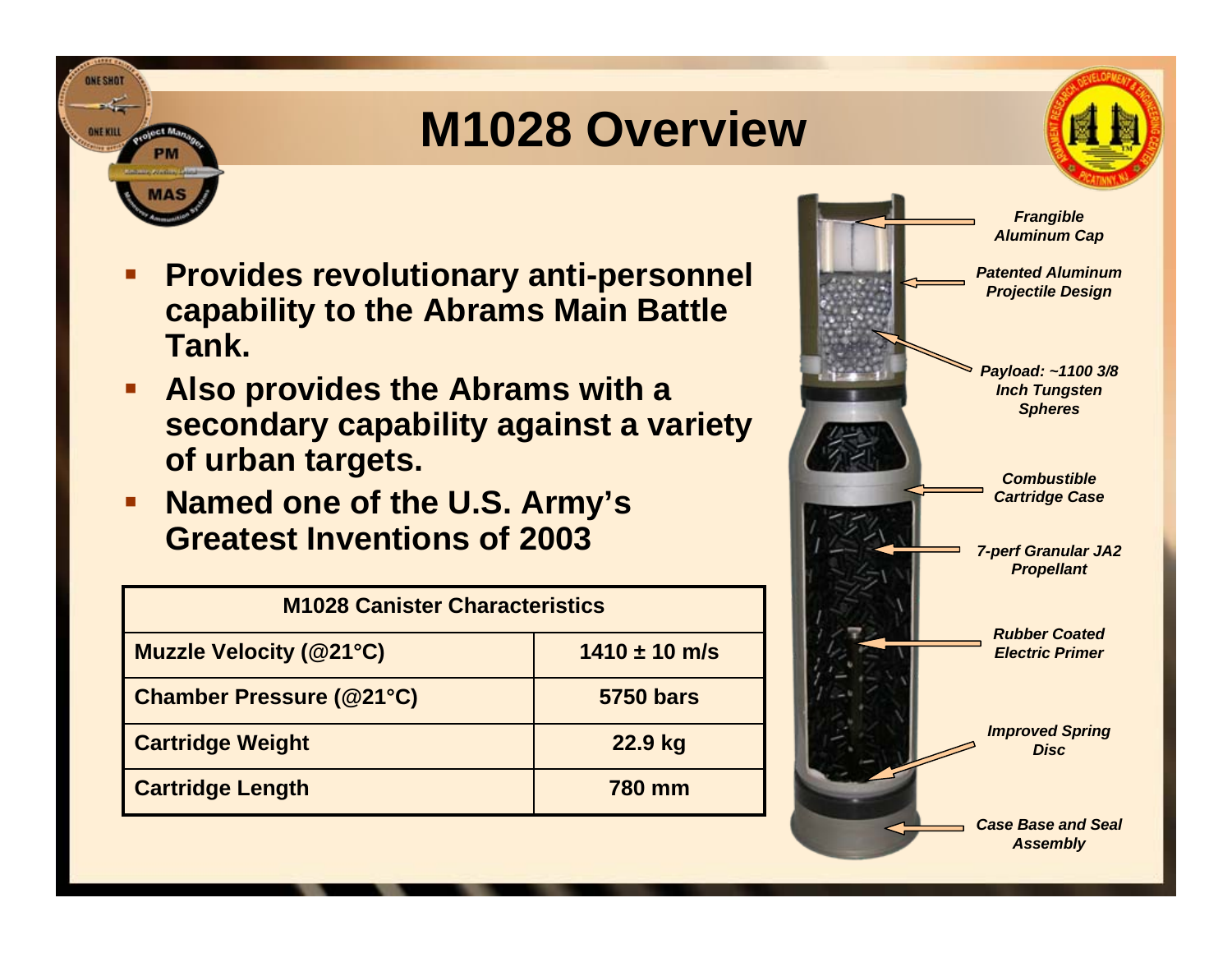# **Basic Troop Array**

**ONE SHOT** L **ONE KILL** 

olect May



Troop Array, Squad in Wedge

2 Up - 1 Back (Top View)

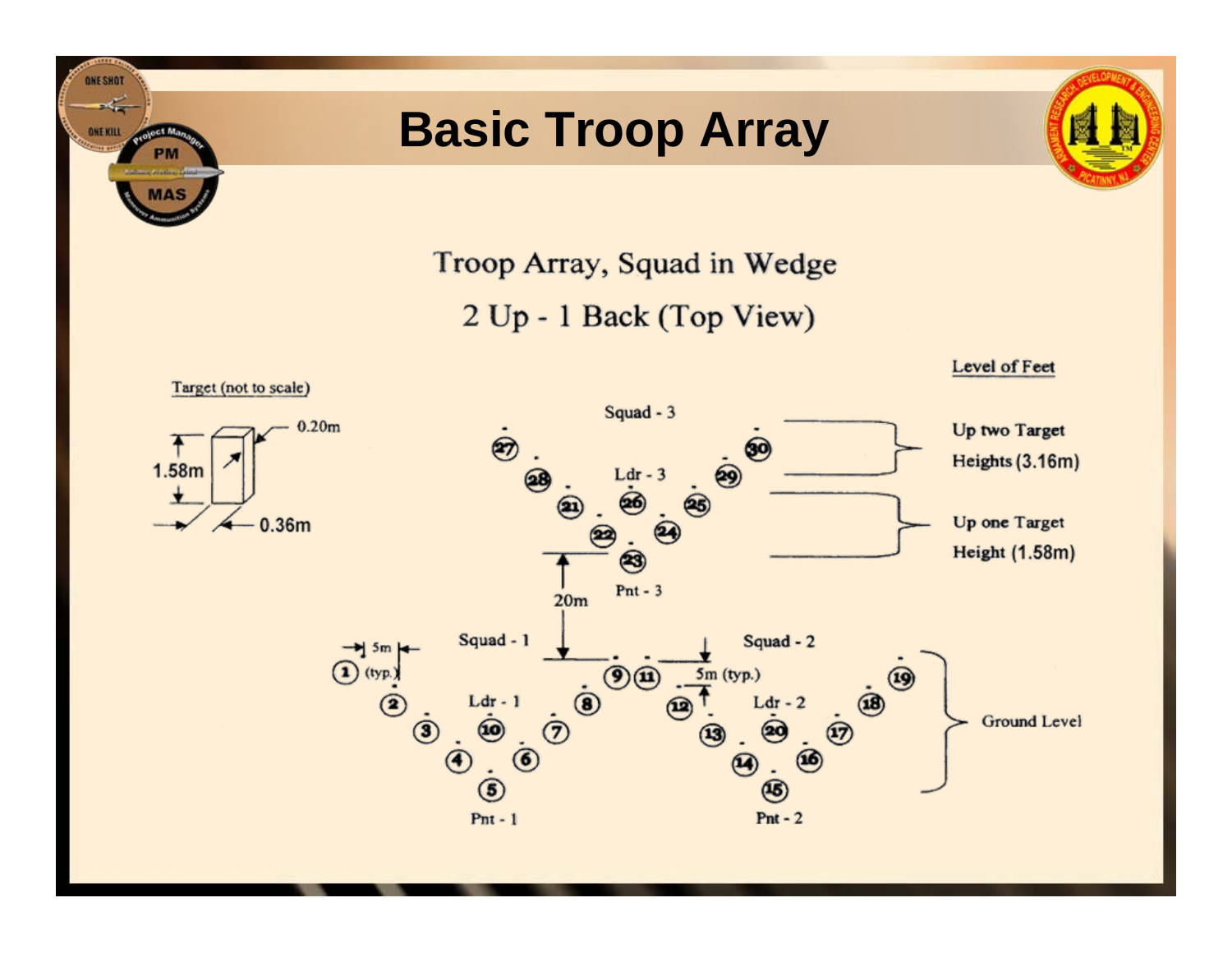# **Requirements**



- **Operational Requirements Documents (ORD):**
	- **Defeat 50% or more of an advancing squad with one shot.**
	- **Defeat 50% or more of an advancing platoon with two shots.**
	- **Objective: 100 – 700 meters**
	- **Threshold: 200 – 500 meters**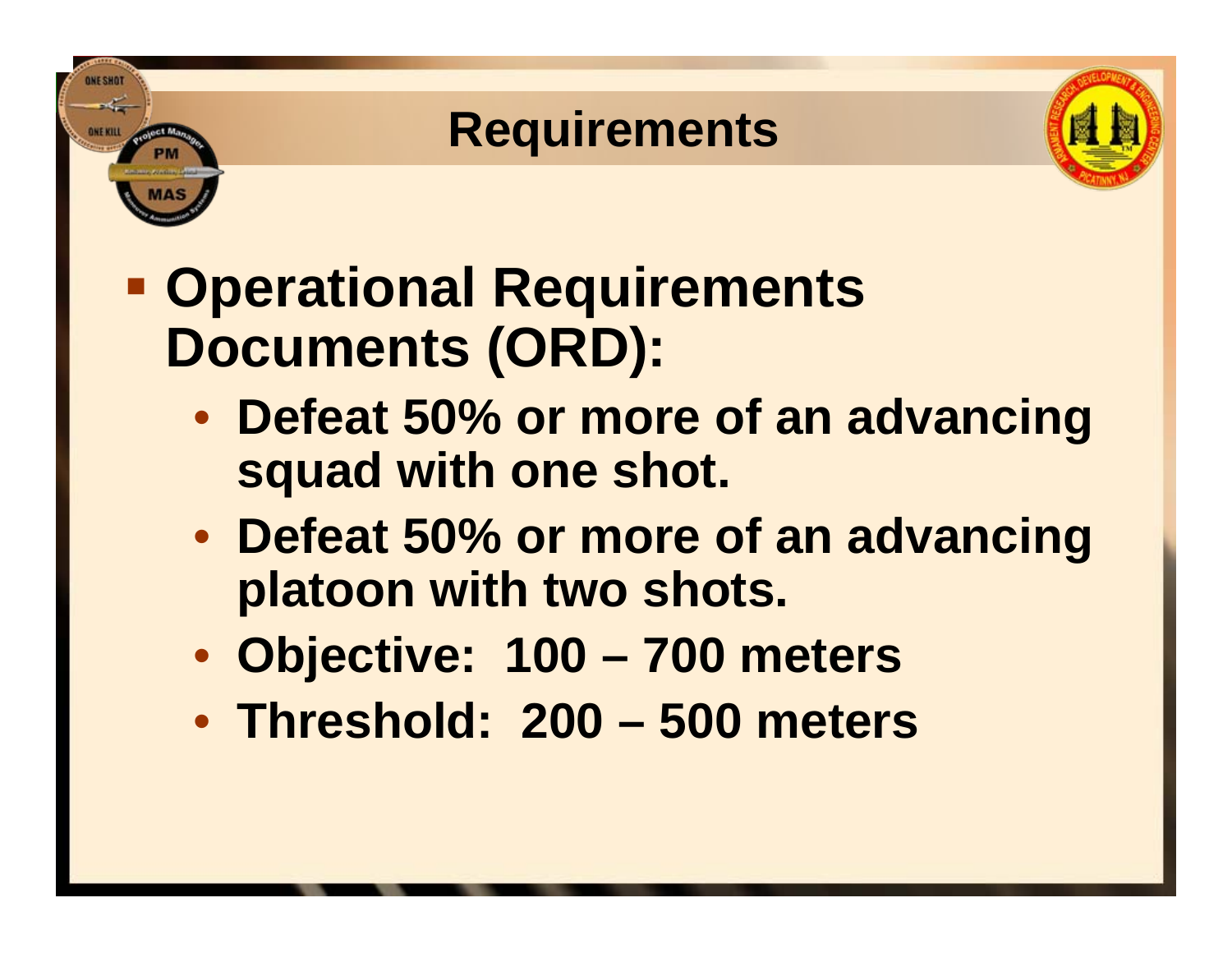# **Lethality Evaluation**



- **ComputerMan program is used to determine the level of incapacitation given a single hit.**
	- **The ComputerMan lethality model is a U.S. ARMY approved method for determining the incapacitation of a human subjected to various fragment impacts.**
- **Required data to calculate total level of incapacitation:**
	- **Downrange velocity**

- $\bullet$ **ComputerMan single hit incapacitation**
- $\bullet$ **Payload hit locations**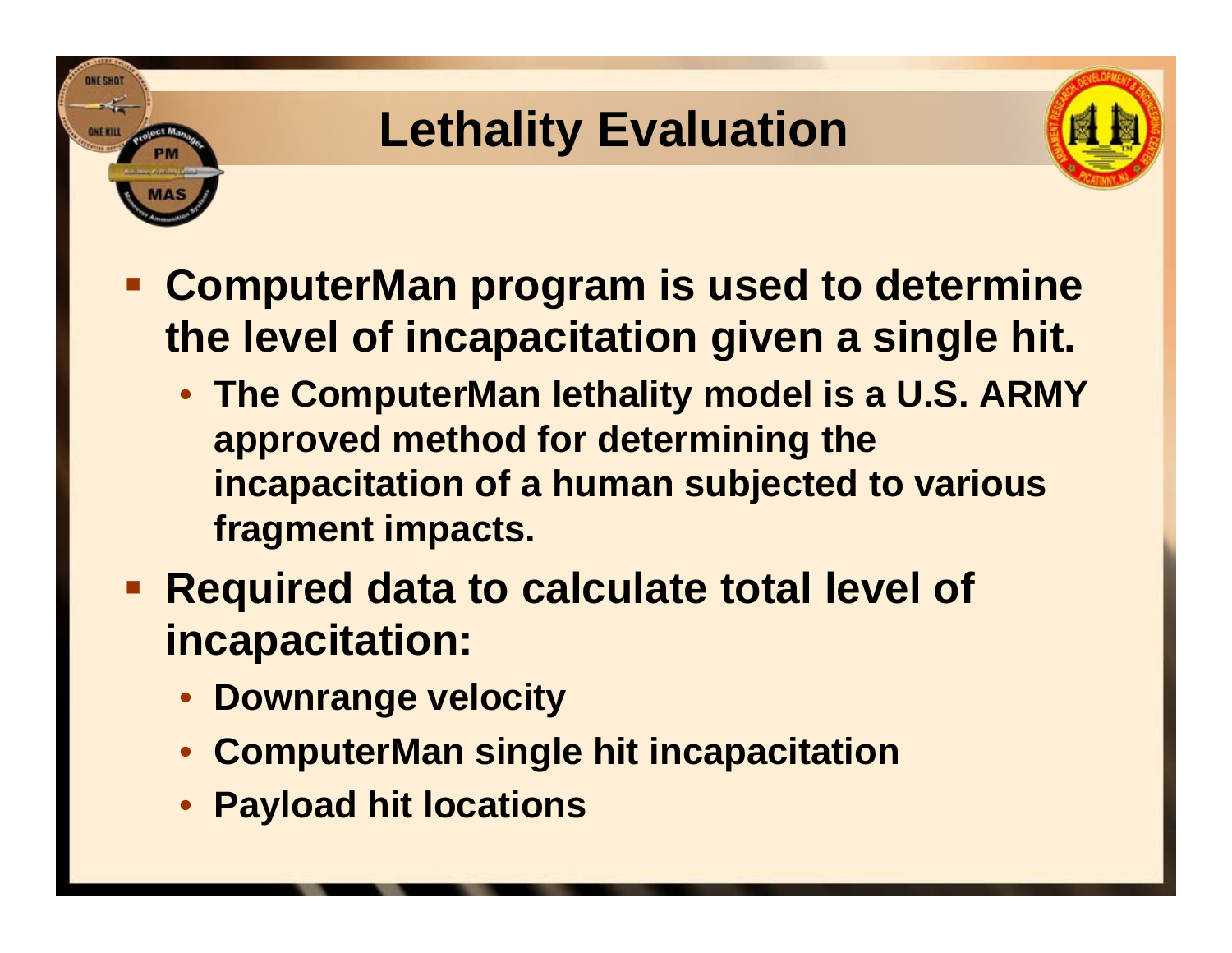

**Acceptance based on Estimated Incapacitation of each target**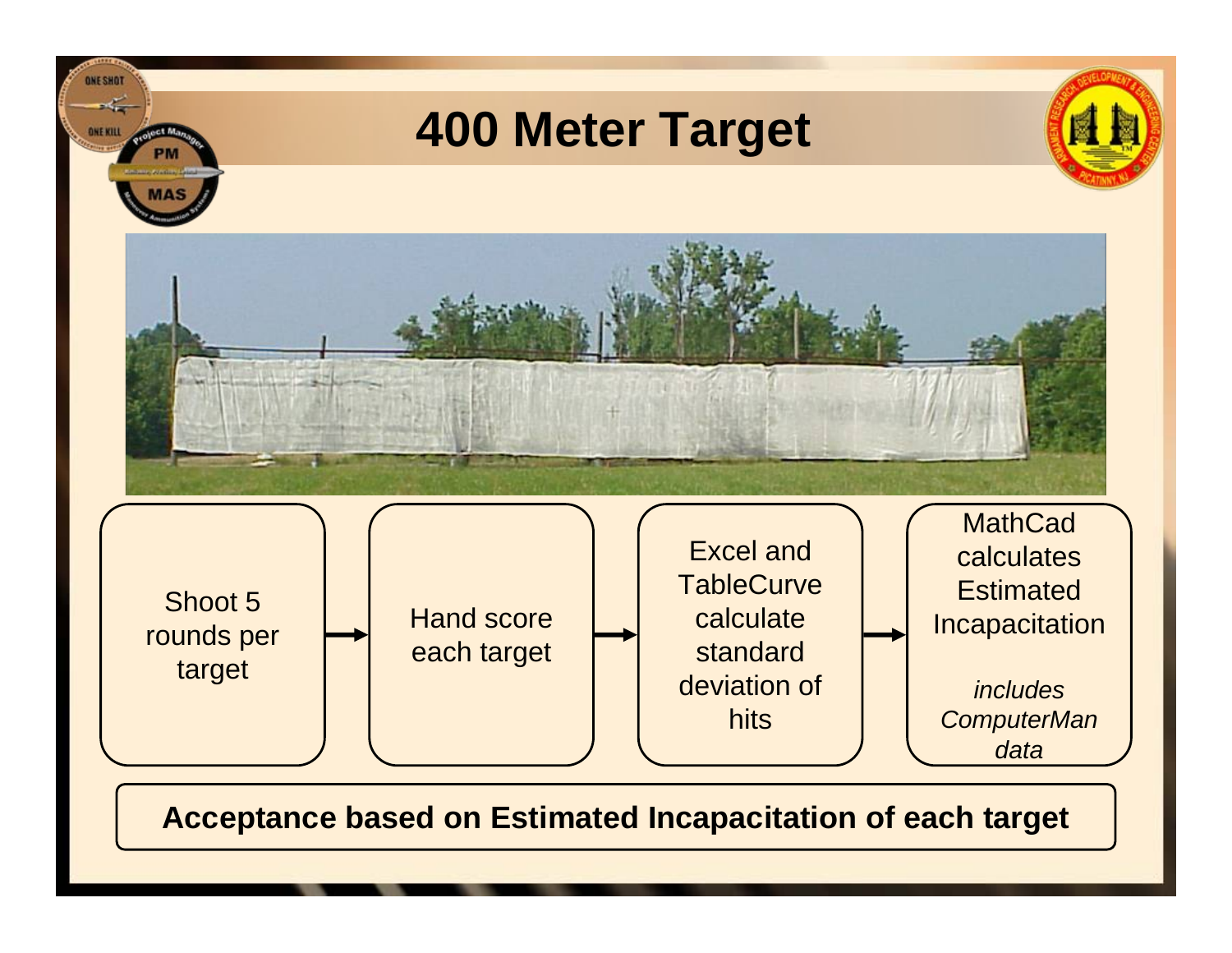## **400 Meter Target - Process**



# **Benefits**

- **Incapacitation data directly reflects the ORD.**
- **There is a bank of historical data with which to compare.**

# **Potential Improvements**

- **Reduce the time it takes to hang the target.**
- **Simplify the scoring method.**
- **Collect data on individual rounds.**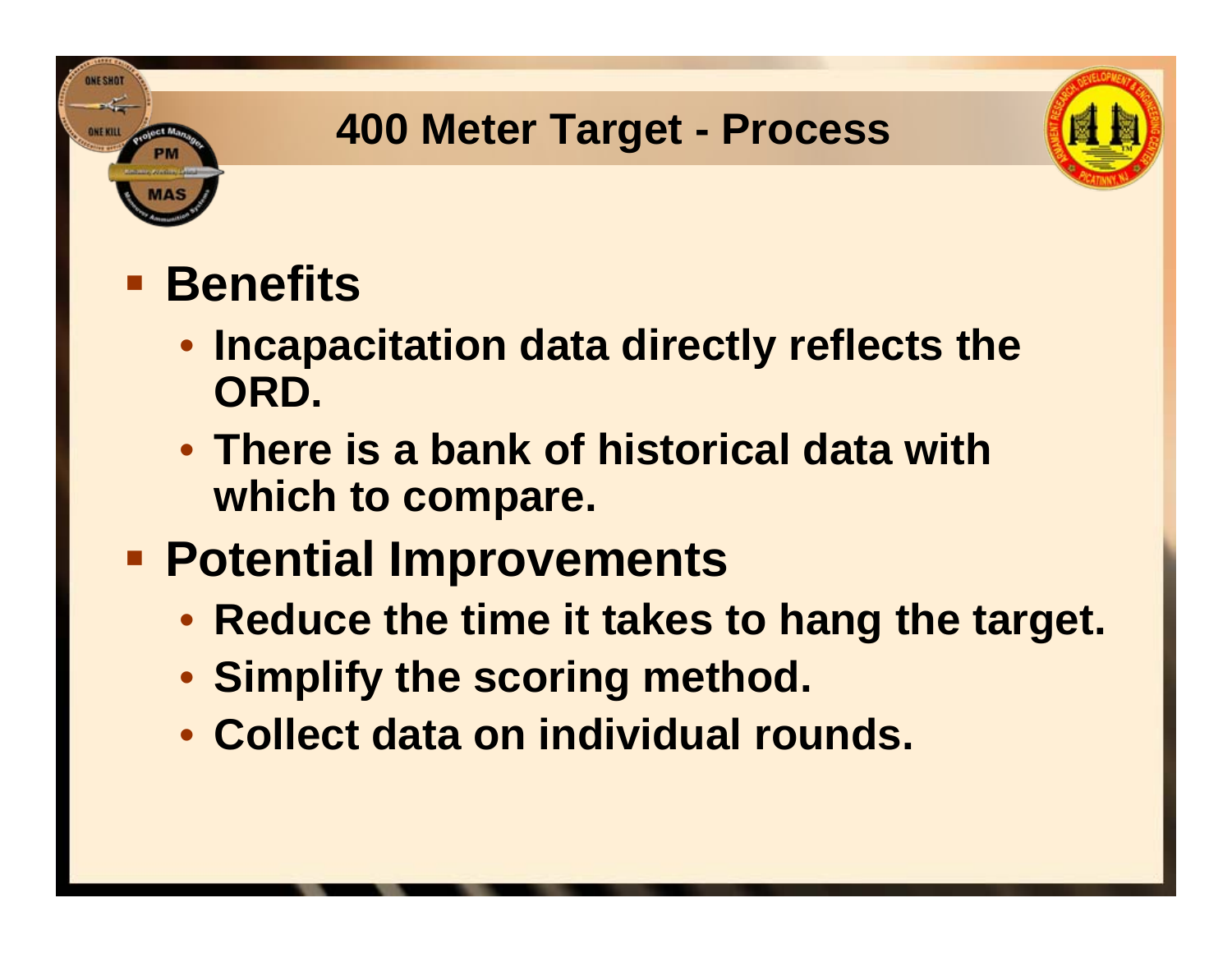## **55 Meter Target - Correlation**



- **25 rounds were fired through targets set at 55 and 400 meters downrange.**
	- **Each 55 meter target consisted of a single shot.**
	- **Each 400 meter target consisted of 5 shots.**
- **The standard deviations of dispersion on all 25 of the 55 meter targets were averaged together.**
- **The standard deviations of dispersion on all 5 of the 400 meter targets were averaged together.**
- **A linear correlation was established between 55 and 400 meters.**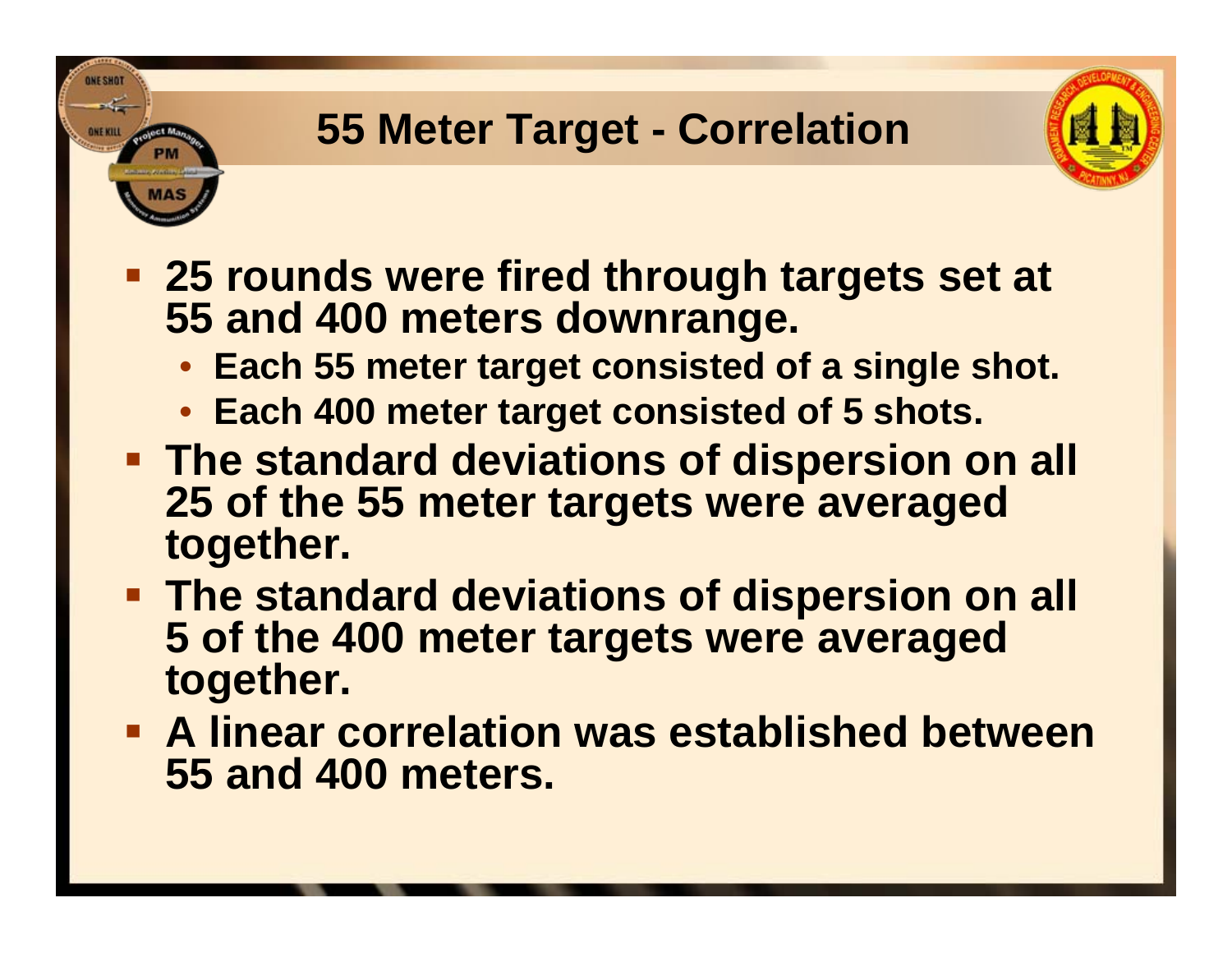## **55 Meter Target - Digital Scoring**





**ONE SHOT** 

ONEKHL

| Microsoft Excel - M1028 Auto Target Program                                                                           |               |          |            |   |      |       |    |  |  |
|-----------------------------------------------------------------------------------------------------------------------|---------------|----------|------------|---|------|-------|----|--|--|
| !력1<br><b>File</b><br>Edit<br>View<br>Format<br>Tools<br>Window<br>Help<br>Insert<br>Data                             |               |          |            |   |      |       |    |  |  |
| $A$ $B$ $C$ $C'$ $C'$ $D'$ $D'$ $D'$ $D'$ $D'$ $D'$<br>$ \sim$ $\sim$<br>$\mathbf{E} - \frac{1}{2}$<br>$\overline{A}$ |               |          |            |   |      |       |    |  |  |
| AutoShapes ヽ ヽ ヽ □ ○ _ ◀ ☆ g   ぷ   ♪ - <u>ノ - A</u><br>EDraw ▼<br>$\frac{1}{2}$                                       |               |          |            |   |      |       |    |  |  |
| S48<br>fx<br>▼                                                                                                        |               |          |            |   |      |       |    |  |  |
|                                                                                                                       | Α             | B        | C          | D | F    | F     | G. |  |  |
| 1                                                                                                                     | #Total Count: | 936      |            |   | BIN# | Count |    |  |  |
| $\overline{c}$                                                                                                        |               |          |            |   | 0.5  | Ω     |    |  |  |
| 3                                                                                                                     | Obj#          |          |            |   | 1.5  | 0     |    |  |  |
| $\overline{4}$                                                                                                        |               |          |            |   | 2.5  | 0     |    |  |  |
| 5                                                                                                                     | 1             | 16.34545 | $-24.1887$ |   | 3.5  | 0     |    |  |  |
| 6                                                                                                                     | 2             | 14.03869 | $-21.7623$ |   | 4.5  | 0     |    |  |  |
| 7                                                                                                                     | 3             | 15.87378 | $-21.2643$ |   | 5.5  | 0     |    |  |  |
| 8                                                                                                                     | 4             | 16.73216 | $-21.2504$ |   | 6.5  | 0     |    |  |  |
| 9                                                                                                                     | 5             | 11.84659 | $-21.1973$ |   | 7.5  | 0     |    |  |  |
| 10                                                                                                                    | 6             | 14.34553 | $-21.11$   |   | 8.5  | 0     |    |  |  |
| 11                                                                                                                    | 7             | 15.08253 | $-21.0708$ |   | 9.5  | 0     |    |  |  |
| 12                                                                                                                    | $\circ$       | Q GARROZ | 20.8751    |   | 10E  | O     |    |  |  |

**Sort Program 1/6 TableCurve 3D** 

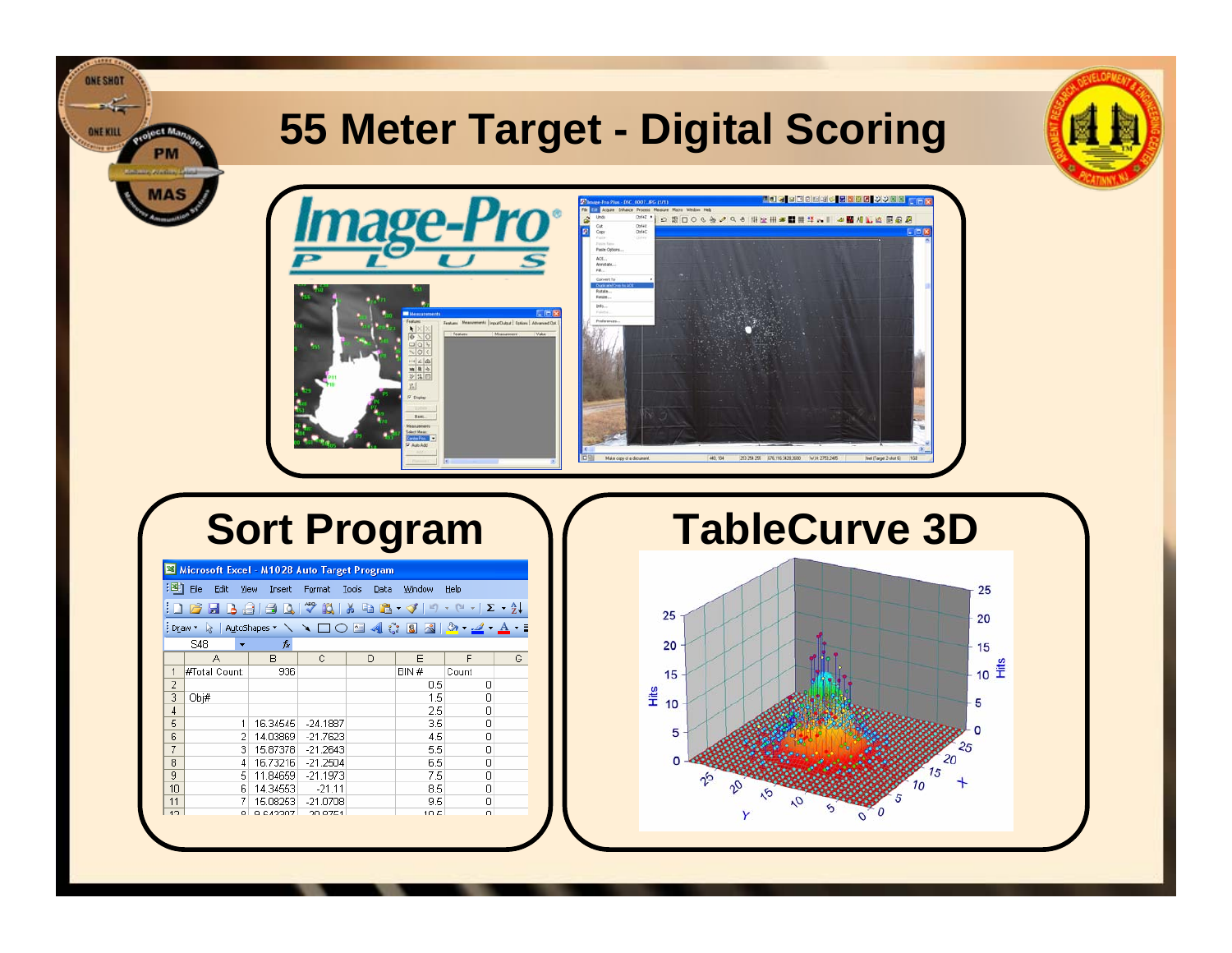# **55 Meter Target - Digital Scoring**



- $\mathcal{L}(\mathcal{L})$  **A completely automated system introduced > 5% error.**
- **Revised system was set up which significantly decreased error.**

- **Same sorting program as the automated system**
- **Manual correction for tears and marks (~ 2 additional minutes)**
- $\blacksquare$ **Revised automated system shows < 2% error.**
- $\blacksquare$  **Revised automated system errs on the side of caution.**
- **Use non-automated digital system for any failing targets.**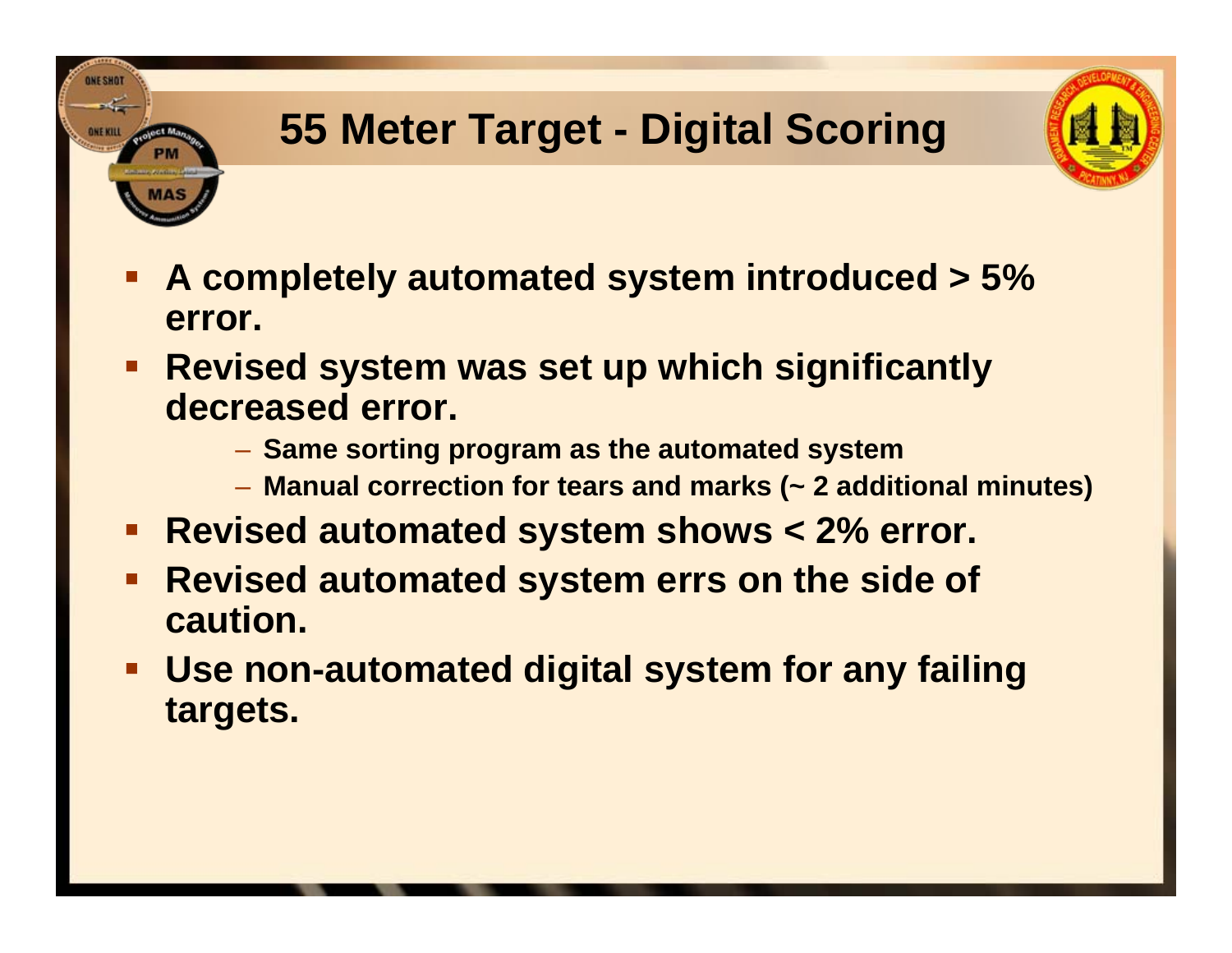

**Acceptance based on Estimated Incapacitation of average of all targets**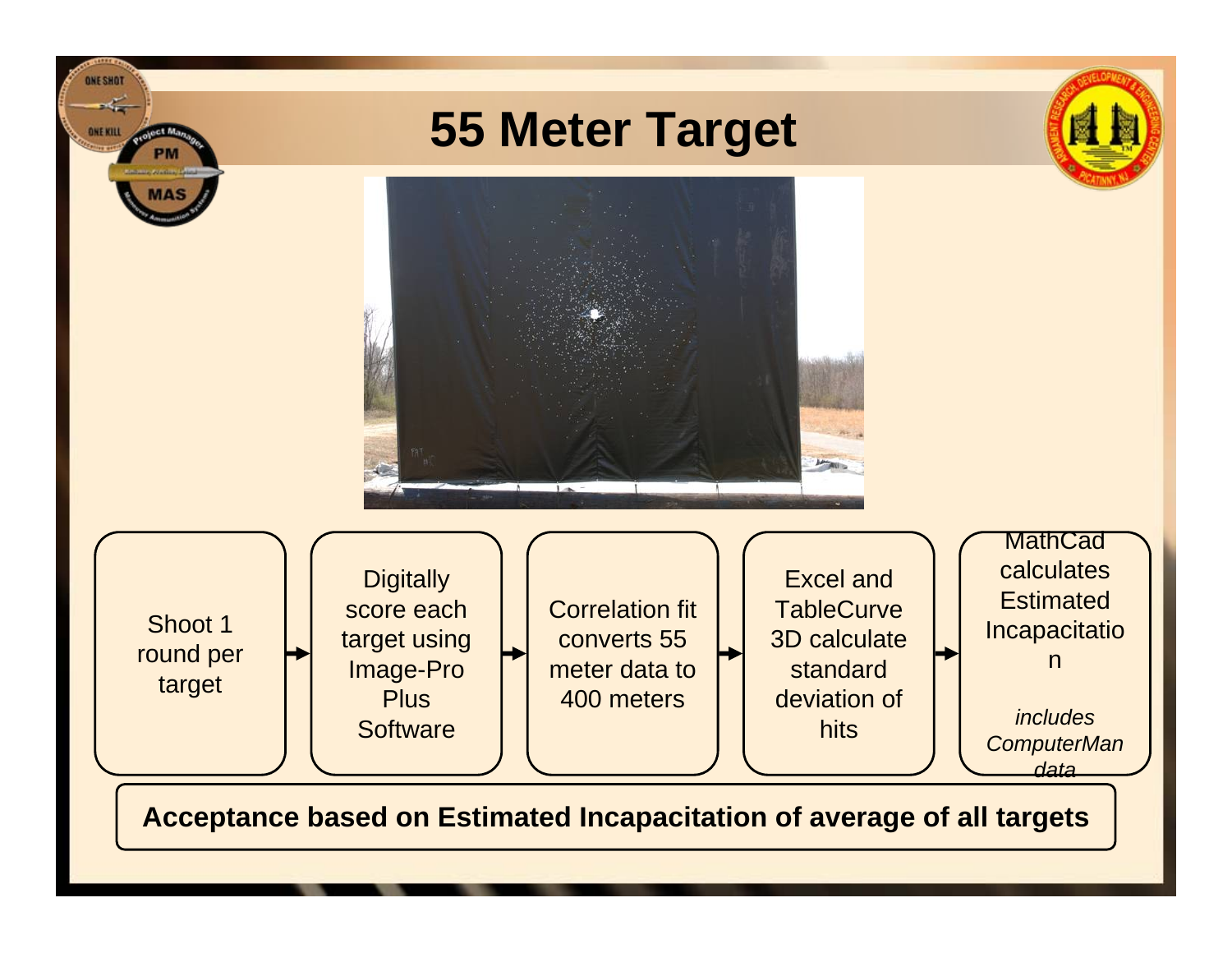## **55 Meter Target - Process**



#### $\mathcal{L}(\mathcal{L})$ **Benefits**

**ONE SHOT** 

- •**Incapacitation data reflects the ORD.**
- **Data is collected for each individual round.**
- •**Reduced time to hang and score targets.**
- **There is a bank of historical data (at 400 meters) with which to compare (using the 55m – 400m correlation).**

## **Potential Improvements**

- • **Incorporate production variation into testing requirements.**
- **Reduce data reduction.**
- **Give proving ground the capability to perform analysis.**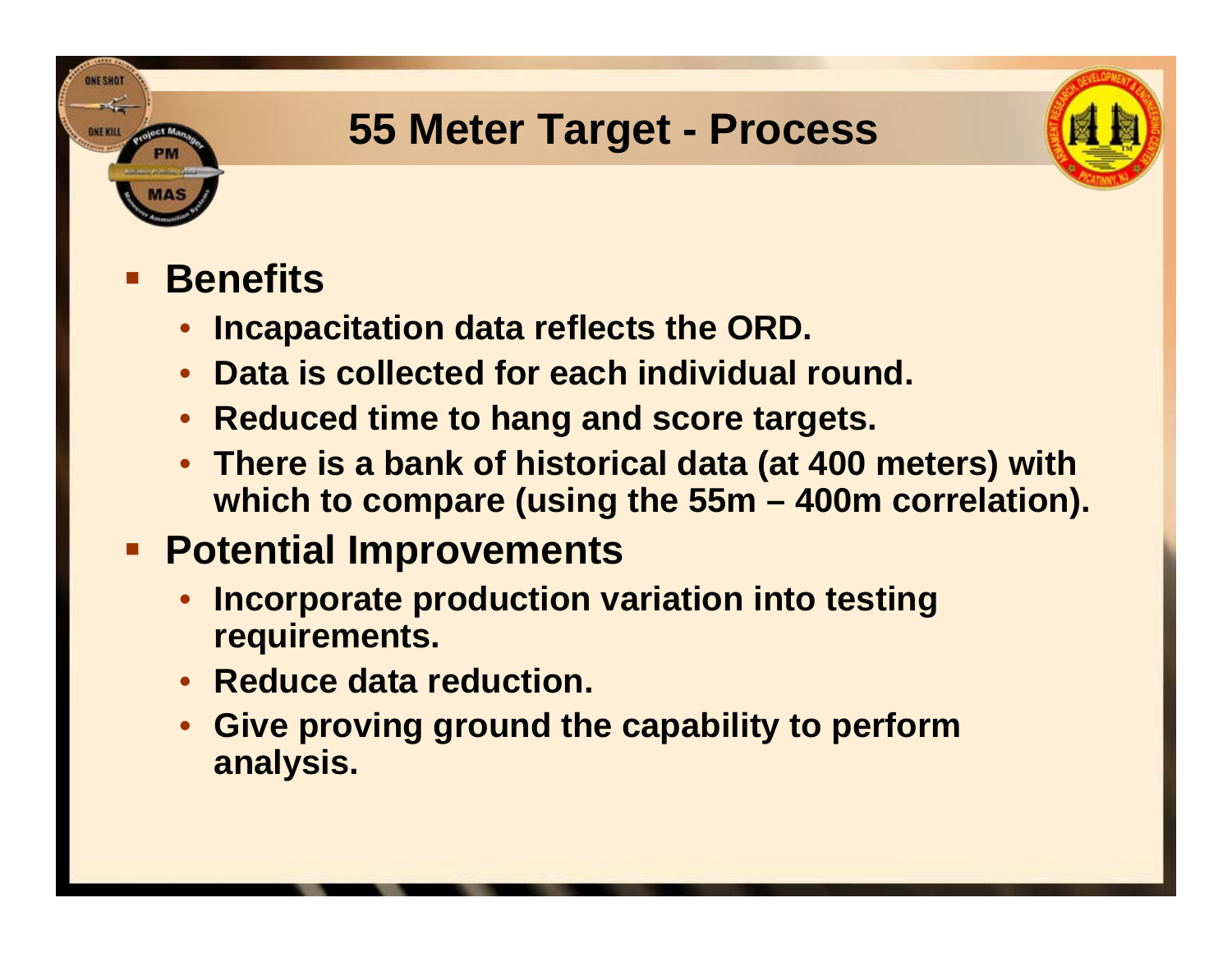# **Statistical Dispersion - Concept**



- **Considering all production rounds in PY1 to be acceptable, if a round behaves similarly it should be considered acceptable.**
- **Compile 55 meter target data from all available tests.**
- **Find the average and standard deviation of those targets and create limits based on those values.**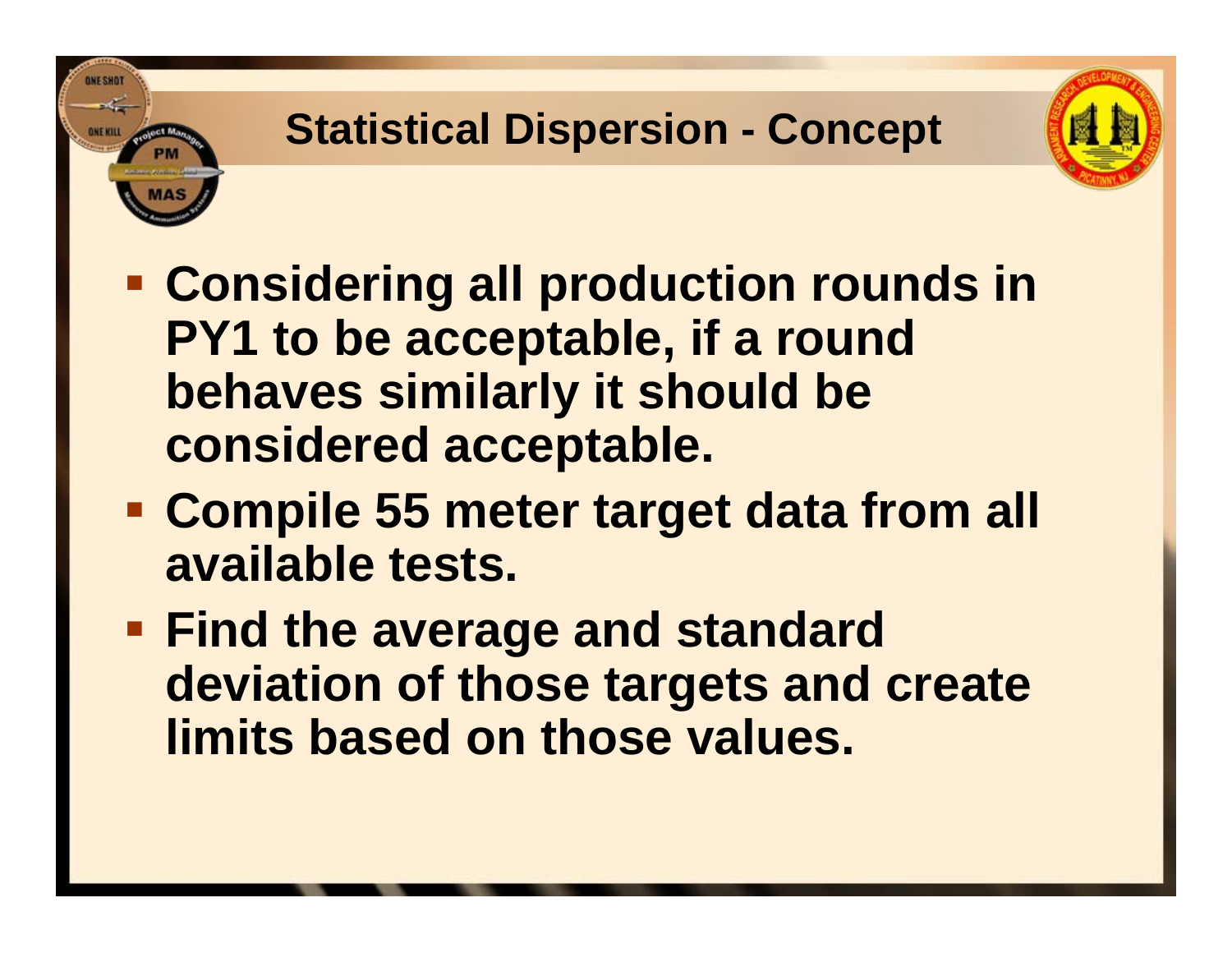## **Statistical Dispersion - Process**



|                  | <b>Statistical Dispersion Limits</b> |  |  |
|------------------|--------------------------------------|--|--|
| <b>Max Limit</b> | Avg + 3 StdDev                       |  |  |
| <b>Min Limit</b> | Avg - 3 StdDev                       |  |  |

**ONE SHOT** 

**ONE KILL** 

- **PY1 FAAT, PY1 Lots 1-3, PY1 Lot 3 CV:**
- **60 Ambient Rounds**
- •**55 Hot Rounds**
- •**50 Cold Rounds**



**Acceptance based on statistical information from historical data**